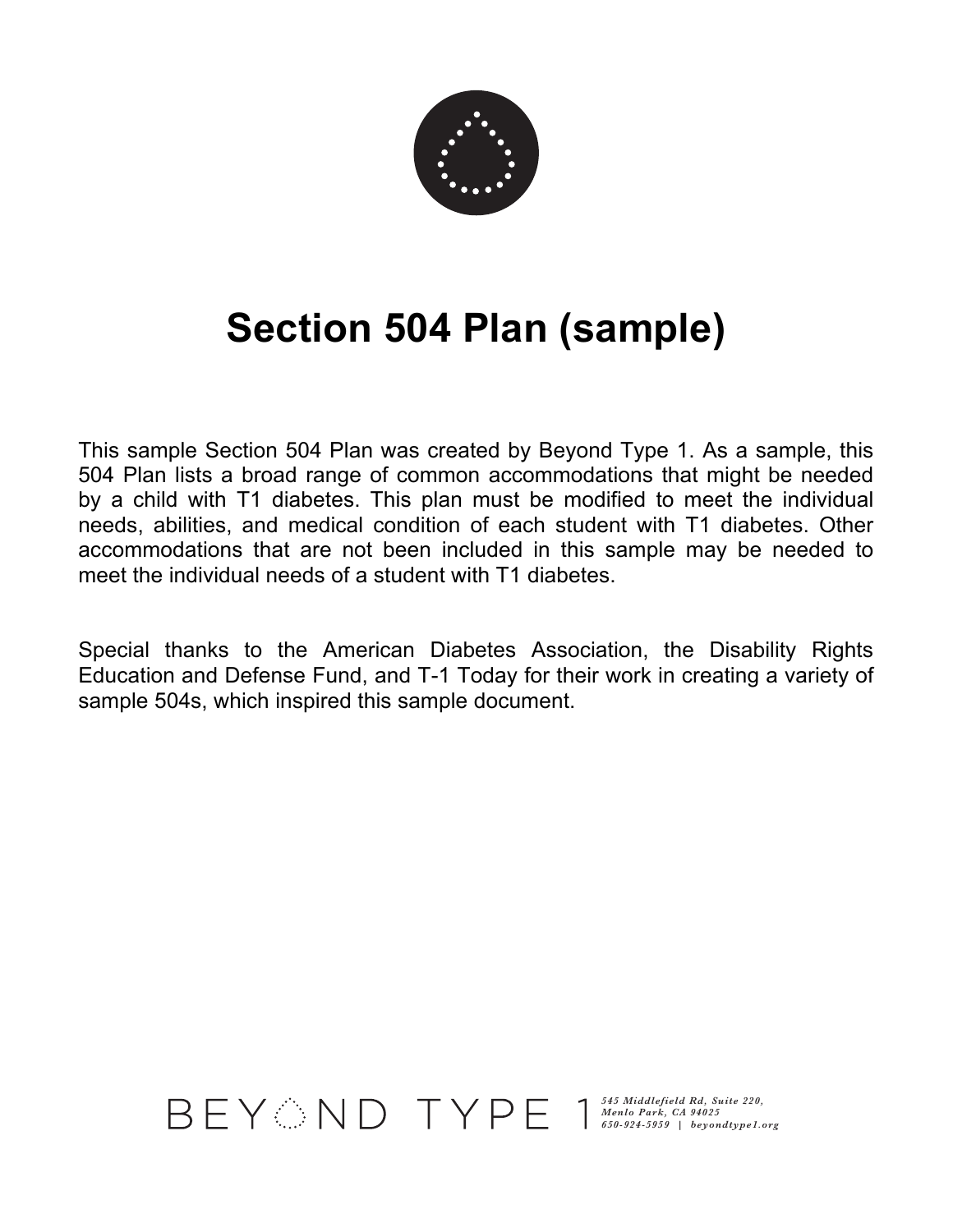# **Section 504 Plan**

## **Personal Information Overview**

| Parent/Guardian Phone #: \\connect\\ \\connect\\ \\connect\\ \\connect\\ \\connect\\ \\connect\\ \\connect\\ \\connect\\ \\connect\\ \\connect\\ \\connect\\ \\connect\\ \\connect\\ \\connect\\ \\connect\\ \\connect\\ \\con |
|--------------------------------------------------------------------------------------------------------------------------------------------------------------------------------------------------------------------------------|
| Homeroom Teacher:                                                                                                                                                                                                              |

#### **504 Plan Objectives**

Diabetes can cause blood glucose (sugar) levels to be too high or too low, both of which can impact a student's ability to learn, while also seriously endangering the student's health. The goal of this plan is to provide information about the services needed to maintain blood glucose within this student's target range, and to respond appropriately to levels outside of this range in accordance with the instructions provided by the student's personal health care team.

#### **Definitions Used In This Plan**

- *Diabetes Medical Management Plan (DMMP):* A plan that describes the diabetes care regimen and identifies the health care needs of a student with diabetes. This plan is developed and approved by the student's personal health care team and family.
- *Quick Reference Emergency Plan (QREP):* A plan that provides school personnel with essential information on how to recognize and treat hypoglycemia and hyperglycemia.
- *Trained Diabetes Personnel (TDP):* Non-medical school personnel who have been identified by the school nurse, school administrator, and/or parent as having received basic diabetes information, with training coordinated by a medical professional in diabetes care including the performance of blood glucose monitoring, insulin and glucagon administration, recognition and treatment of hypoglycemia and hyperglycemia, and performance of ketone checks.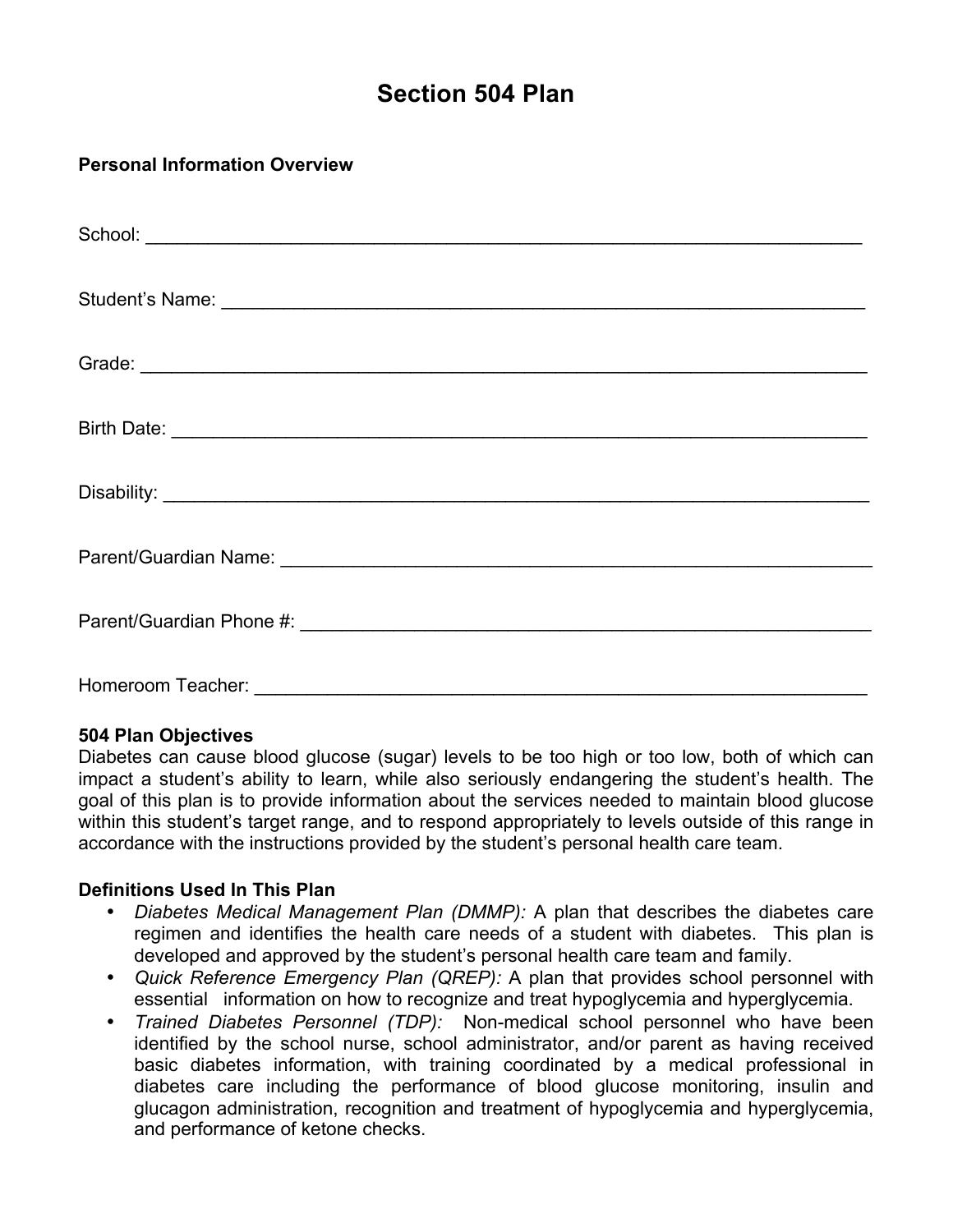#### **1. Provision of Diabetes Care**

- 1.1 At least staff members will receive training to be Trained Diabetes Personnel (TDP), and either a school nurse or TDP will be available at the site where the student is at all times during school hours, during extracurricular activities, and on school sponsored field trips to provide diabetes care in accordance with this Plan and as directed in the DMMP, including performing or overseeing administration of insulin or other diabetes medications (which, for pump users includes programming and troubleshooting the student's insulin pump), blood glucose monitoring, ketone checks, and responding to hyperglycemia and hypoglycemia including administering glucagon.
- 1.2 Any staff member who is not a TDP and who has primary care for the student at any time during school hours, extracurricular activities, or during field trips shall receive training that will include a general overview of diabetes and typical health care needs of a student with diabetes, recognition of high and low blood glucose levels, and how and when to immediately contact either a school nurse or a TDP.
- 1.3 Any bus driver who transports the student must be informed of symptoms of high or low blood glucose levels and provided with a copy the student's Quick Reference Emergency Plan and be prepared to act in accordance with that Plan.

#### **2. Trained Diabetes Personnel**

2.1 These school staff members will be trained as TDPs by  $\qquad \qquad$  (date):

 $\_$ 

 $\_$ 

 $\_$ 

 $\_$ 

\_\_\_\_\_\_\_\_\_\_\_\_\_\_\_\_\_\_\_\_\_\_\_\_\_\_\_\_\_\_\_\_\_\_\_\_\_\_\_\_\_\_\_\_\_\_\_\_\_\_\_\_\_\_\_\_\_\_\_\_\_\_\_\_\_\_

\_\_\_\_\_\_\_\_\_\_\_\_\_\_\_\_\_\_\_\_\_\_\_\_\_\_\_\_\_\_\_\_\_\_\_\_\_\_\_\_\_\_\_\_\_\_\_\_\_\_\_\_\_\_\_\_\_\_\_\_\_\_\_\_\_\_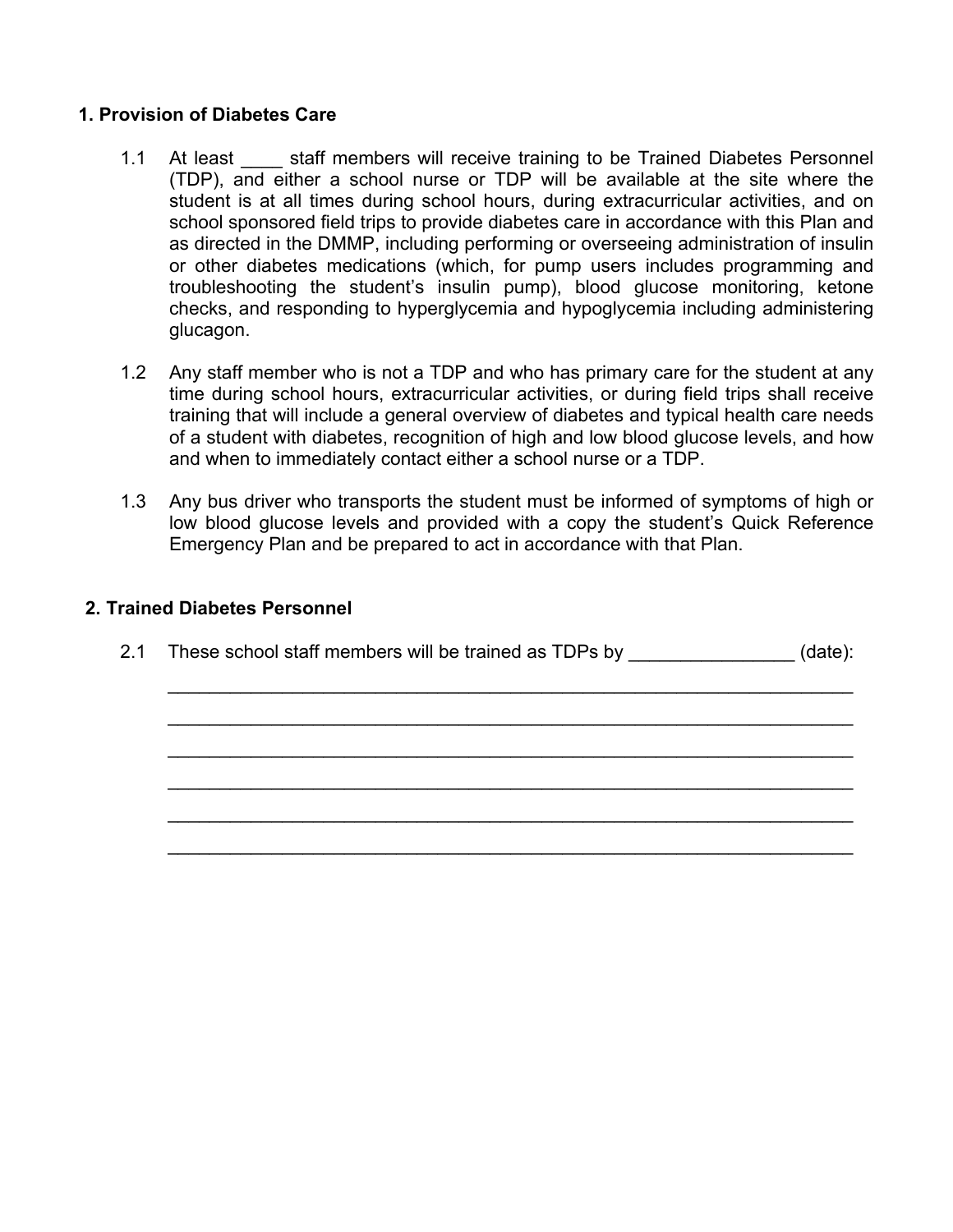## **3. Student's Level of Self-Care & Location of Necessary Equipment**

- 3.1 As stated in the attached DMMP,
	- (a) The student is able to perform the following diabetes care tasks without help or supervision: \_\_\_\_\_\_\_\_\_\_\_\_\_\_\_\_\_\_\_\_\_\_\_\_\_\_\_\_\_\_\_\_\_\_\_\_\_\_\_\_\_\_\_\_\_\_\_\_\_\_\_\_\_\_\_  $\mathcal{L}_\text{max} = \mathcal{L}_\text{max} = \mathcal{L}_\text{max} = \mathcal{L}_\text{max} = \mathcal{L}_\text{max} = \mathcal{L}_\text{max} = \mathcal{L}_\text{max} = \mathcal{L}_\text{max} = \mathcal{L}_\text{max} = \mathcal{L}_\text{max} = \mathcal{L}_\text{max} = \mathcal{L}_\text{max} = \mathcal{L}_\text{max} = \mathcal{L}_\text{max} = \mathcal{L}_\text{max} = \mathcal{L}_\text{max} = \mathcal{L}_\text{max} = \mathcal{L}_\text{max} = \mathcal{$  $\mathcal{L}_\mathcal{L} = \mathcal{L}_\mathcal{L} = \mathcal{L}_\mathcal{L} = \mathcal{L}_\mathcal{L} = \mathcal{L}_\mathcal{L} = \mathcal{L}_\mathcal{L} = \mathcal{L}_\mathcal{L} = \mathcal{L}_\mathcal{L} = \mathcal{L}_\mathcal{L} = \mathcal{L}_\mathcal{L} = \mathcal{L}_\mathcal{L} = \mathcal{L}_\mathcal{L} = \mathcal{L}_\mathcal{L} = \mathcal{L}_\mathcal{L} = \mathcal{L}_\mathcal{L} = \mathcal{L}_\mathcal{L} = \mathcal{L}_\mathcal{L}$ **Example 3** and the student will be permitted to provide this self-care at any time and in any location at the school, at field trips, at sites of extracurricular activities, and on school buses. (b) The student needs assistance or supervision with the following diabetes health care tasks: \_\_\_\_\_\_\_\_\_\_\_\_\_\_\_\_\_\_\_\_\_\_\_\_\_\_\_\_\_\_\_\_\_\_\_\_\_\_\_\_\_\_\_\_\_\_\_\_\_\_\_\_\_\_\_\_  $\mathcal{L}_\mathcal{L} = \mathcal{L}_\mathcal{L} = \mathcal{L}_\mathcal{L} = \mathcal{L}_\mathcal{L} = \mathcal{L}_\mathcal{L} = \mathcal{L}_\mathcal{L} = \mathcal{L}_\mathcal{L} = \mathcal{L}_\mathcal{L} = \mathcal{L}_\mathcal{L} = \mathcal{L}_\mathcal{L} = \mathcal{L}_\mathcal{L} = \mathcal{L}_\mathcal{L} = \mathcal{L}_\mathcal{L} = \mathcal{L}_\mathcal{L} = \mathcal{L}_\mathcal{L} = \mathcal{L}_\mathcal{L} = \mathcal{L}_\mathcal{L}$  $\mathcal{L}_\mathcal{L} = \mathcal{L}_\mathcal{L} = \mathcal{L}_\mathcal{L} = \mathcal{L}_\mathcal{L} = \mathcal{L}_\mathcal{L} = \mathcal{L}_\mathcal{L} = \mathcal{L}_\mathcal{L} = \mathcal{L}_\mathcal{L} = \mathcal{L}_\mathcal{L} = \mathcal{L}_\mathcal{L} = \mathcal{L}_\mathcal{L} = \mathcal{L}_\mathcal{L} = \mathcal{L}_\mathcal{L} = \mathcal{L}_\mathcal{L} = \mathcal{L}_\mathcal{L} = \mathcal{L}_\mathcal{L} = \mathcal{L}_\mathcal{L}$ (c) The student needs a school nurse or TDP to perform the following diabetes care tasks: \_\_\_\_\_\_\_\_\_\_\_\_\_\_\_\_\_\_\_\_\_\_\_\_\_\_\_\_\_\_\_\_\_\_\_\_\_\_\_\_\_\_\_\_\_\_\_\_\_\_\_\_\_\_\_\_\_\_\_\_  $\mathcal{L}_\mathcal{L} = \mathcal{L}_\mathcal{L} = \mathcal{L}_\mathcal{L} = \mathcal{L}_\mathcal{L} = \mathcal{L}_\mathcal{L} = \mathcal{L}_\mathcal{L} = \mathcal{L}_\mathcal{L} = \mathcal{L}_\mathcal{L} = \mathcal{L}_\mathcal{L} = \mathcal{L}_\mathcal{L} = \mathcal{L}_\mathcal{L} = \mathcal{L}_\mathcal{L} = \mathcal{L}_\mathcal{L} = \mathcal{L}_\mathcal{L} = \mathcal{L}_\mathcal{L} = \mathcal{L}_\mathcal{L} = \mathcal{L}_\mathcal{L}$  $\mathcal{L}_\mathcal{L} = \mathcal{L}_\mathcal{L} = \mathcal{L}_\mathcal{L} = \mathcal{L}_\mathcal{L} = \mathcal{L}_\mathcal{L} = \mathcal{L}_\mathcal{L} = \mathcal{L}_\mathcal{L} = \mathcal{L}_\mathcal{L} = \mathcal{L}_\mathcal{L} = \mathcal{L}_\mathcal{L} = \mathcal{L}_\mathcal{L} = \mathcal{L}_\mathcal{L} = \mathcal{L}_\mathcal{L} = \mathcal{L}_\mathcal{L} = \mathcal{L}_\mathcal{L} = \mathcal{L}_\mathcal{L} = \mathcal{L}_\mathcal{L}$ 3.2 The student will be permitted to carry the following diabetes supplies and equipment with him/her at all times and in all locations:  $\mathcal{L}_\mathcal{L} = \mathcal{L}_\mathcal{L} = \mathcal{L}_\mathcal{L} = \mathcal{L}_\mathcal{L} = \mathcal{L}_\mathcal{L} = \mathcal{L}_\mathcal{L} = \mathcal{L}_\mathcal{L} = \mathcal{L}_\mathcal{L} = \mathcal{L}_\mathcal{L} = \mathcal{L}_\mathcal{L} = \mathcal{L}_\mathcal{L} = \mathcal{L}_\mathcal{L} = \mathcal{L}_\mathcal{L} = \mathcal{L}_\mathcal{L} = \mathcal{L}_\mathcal{L} = \mathcal{L}_\mathcal{L} = \mathcal{L}_\mathcal{L}$  $\mathcal{L}_\mathcal{L} = \mathcal{L}_\mathcal{L} = \mathcal{L}_\mathcal{L} = \mathcal{L}_\mathcal{L} = \mathcal{L}_\mathcal{L} = \mathcal{L}_\mathcal{L} = \mathcal{L}_\mathcal{L} = \mathcal{L}_\mathcal{L} = \mathcal{L}_\mathcal{L} = \mathcal{L}_\mathcal{L} = \mathcal{L}_\mathcal{L} = \mathcal{L}_\mathcal{L} = \mathcal{L}_\mathcal{L} = \mathcal{L}_\mathcal{L} = \mathcal{L}_\mathcal{L} = \mathcal{L}_\mathcal{L} = \mathcal{L}_\mathcal{L}$ 3.3 Diabetes supplies and equipment that are not kept on the student and additional supplies and will be kept at: \_\_\_\_\_\_\_\_\_\_\_\_\_\_\_\_\_\_\_\_\_\_\_\_\_\_\_\_\_\_\_\_\_\_\_\_\_\_\_\_\_\_  $\mathcal{L}_\mathcal{L} = \mathcal{L}_\mathcal{L} = \mathcal{L}_\mathcal{L} = \mathcal{L}_\mathcal{L} = \mathcal{L}_\mathcal{L} = \mathcal{L}_\mathcal{L} = \mathcal{L}_\mathcal{L} = \mathcal{L}_\mathcal{L} = \mathcal{L}_\mathcal{L} = \mathcal{L}_\mathcal{L} = \mathcal{L}_\mathcal{L} = \mathcal{L}_\mathcal{L} = \mathcal{L}_\mathcal{L} = \mathcal{L}_\mathcal{L} = \mathcal{L}_\mathcal{L} = \mathcal{L}_\mathcal{L} = \mathcal{L}_\mathcal{L}$
	- 3.4 Parent is responsible for providing diabetes supplies and food to meet the needs of the student as prescribed in the attached DMMP.

 $\mathcal{L}_\mathcal{L} = \mathcal{L}_\mathcal{L} = \mathcal{L}_\mathcal{L} = \mathcal{L}_\mathcal{L} = \mathcal{L}_\mathcal{L} = \mathcal{L}_\mathcal{L} = \mathcal{L}_\mathcal{L} = \mathcal{L}_\mathcal{L} = \mathcal{L}_\mathcal{L} = \mathcal{L}_\mathcal{L} = \mathcal{L}_\mathcal{L} = \mathcal{L}_\mathcal{L} = \mathcal{L}_\mathcal{L} = \mathcal{L}_\mathcal{L} = \mathcal{L}_\mathcal{L} = \mathcal{L}_\mathcal{L} = \mathcal{L}_\mathcal{L}$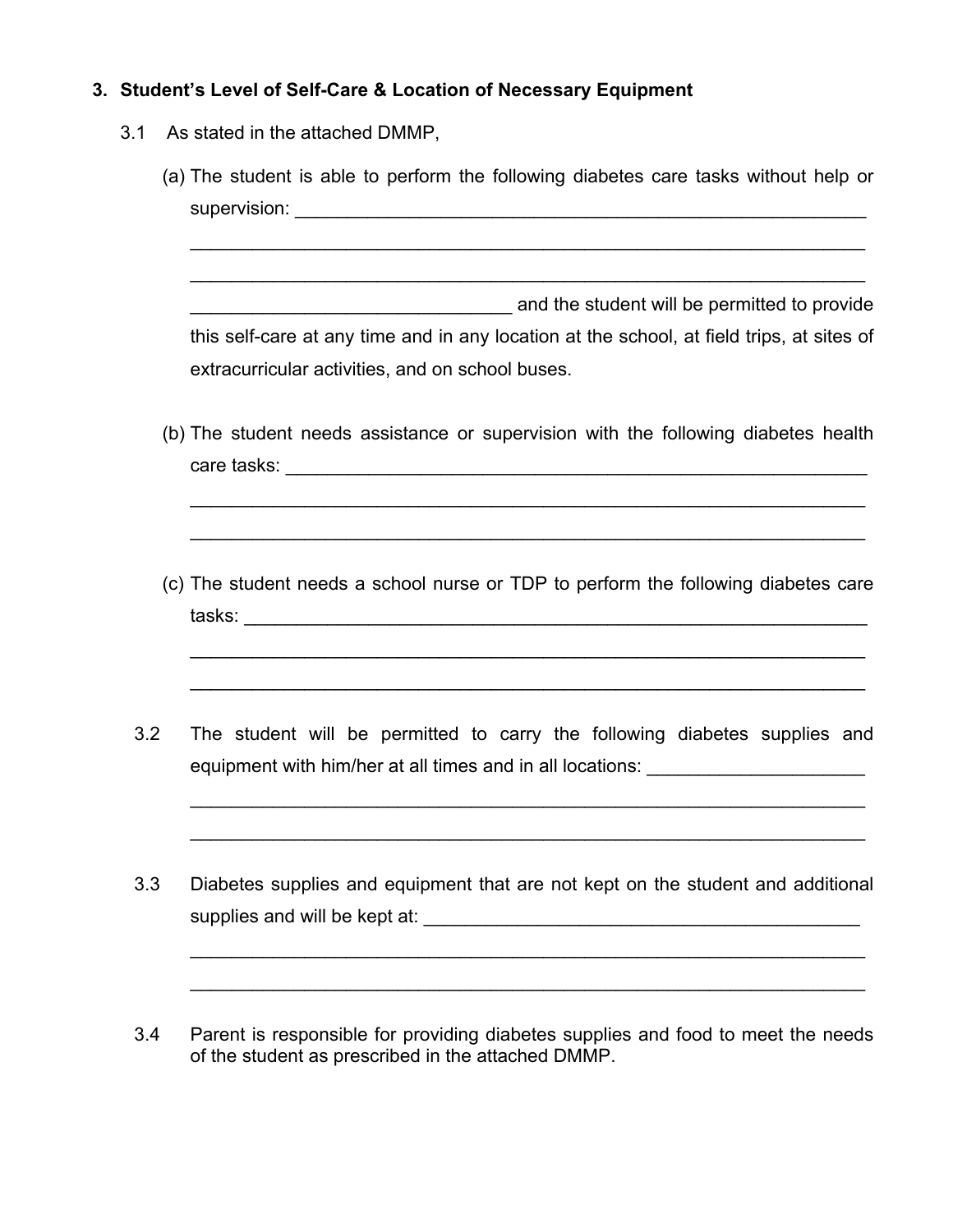#### **4. Snacks and Meals**

- 4.1 The school nurse or a TDP, if school nurse is not available, will work with the student and his/her parents/guardians to coordinate a meal and snack schedule in accordance with the attached DMMP that will coincide with the schedule of classmates to the closest extent possible. The student shall eat lunch at the same time each day, or at an earlier time as needed due to hypoglycemia. The student shall have enough time to finish lunch. A snack and quick-acting source of glucose must always be immediately available to the student.
- 4.2 The attached DMMP sets out the regular time(s) for snacks, what constitutes a snack, and when the student should have additional snacks. The student will be permitted to eat a snack no matter where the student is, or what is going on at that time.
- 4.3 The parent/guardian will supply snacks needed in addition to or instead of any snacks supplied to all students.
- 4.4 The parent/guardian will provide carbohydrate content information for snacks and meals brought from home.
- 4.5 The school nurse or TDP will ensure that the student takes snacks and meals at the specified time(s) each day.
- 4.6 Adjustments to snack and meal times will be permitted in response to changes in schedule upon request of parent/guardian.

#### **5. Exercise and Physical Activity**

- 5.1 The student shall be permitted to participate fully in physical education classes and team sports except as set out in the student's attached DMMP.
- 5.2 Physical education instructors and sports coaches must have a copy of the emergency action plan and be able to recognize and assist with the treatment of low blood glucose levels.
- 5.3 Responsible school staff members will make sure that the student's blood glucose meter, a quick-acting source of glucose, and water is always available at the site of physical education class and team sports practices and games.

#### **6. Water and Bathroom Access**

- 6.1 The student shall be permitted to have immediate access to water by keeping a water bottle in the student's possession and at the student's desk, and by permitting the student to use the drinking fountain without restriction.
- 6.2 The student shall be permitted to use the bathroom without restriction.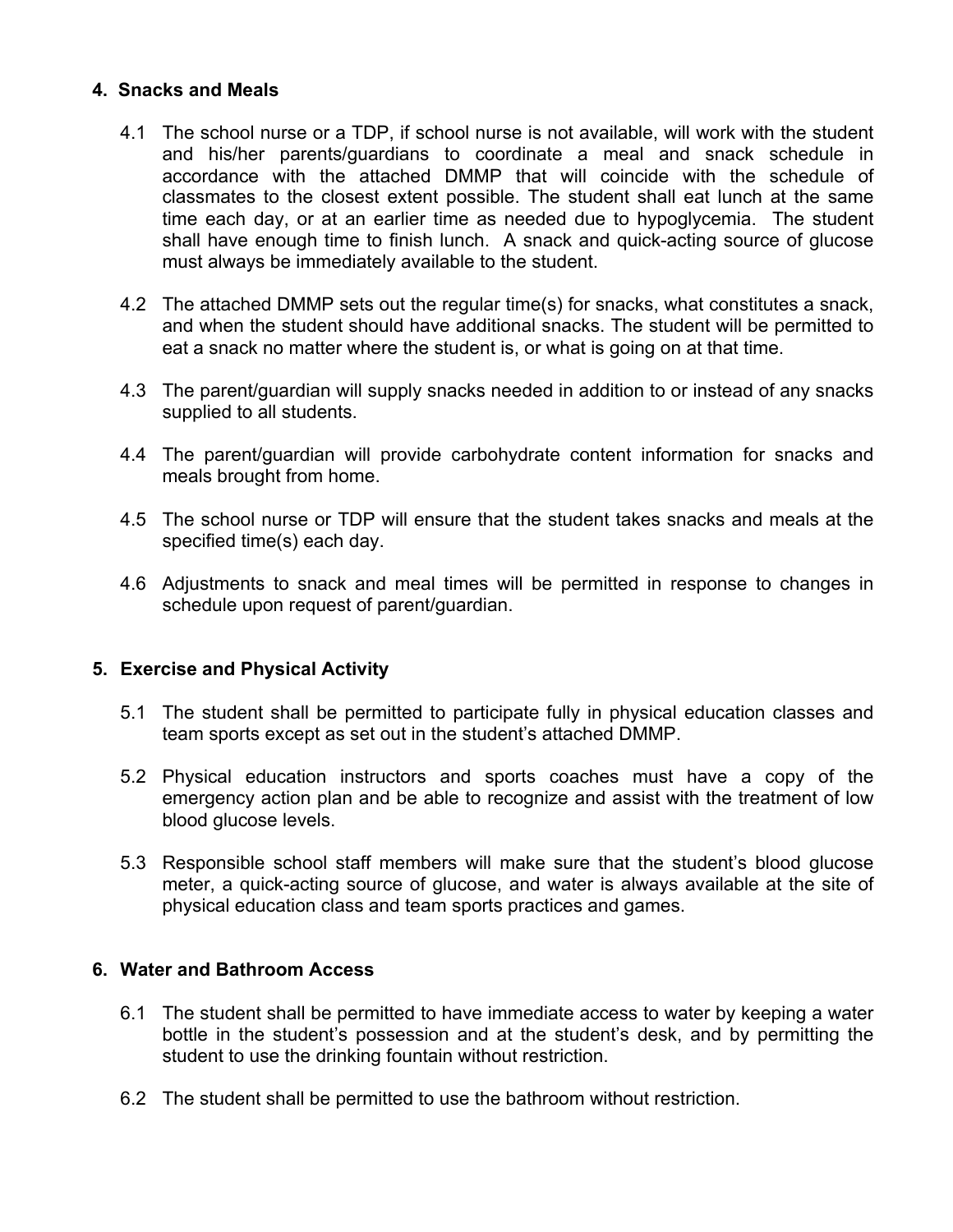#### **7. Checking Blood Glucose Levels, Insulin, and Medication; Administration and Treating of High or Low Blood Glucose Levels**

- 7.1 The student's level of self care is set out in section 3 above, including which tasks the student can do by himself/herself and which must be done with the assistance of, or wholly by either a school nurse or a TDP.
- 7.2 Blood glucose monitoring will be done at the times designated in the student's attached DMMP, whenever the student feels her/his blood glucose level may be high or low, or when symptoms of high or low blood glucose levels are observed.
- 7.3 Insulin and/or other diabetes medication will be administered at the times and through the means (e.g., syringe, pen or pump) designated in the student's attached DMMP for both scheduled doses and doses needed to correct for high blood glucose levels.
- 7.4 The student shall be provided with privacy for blood glucose monitoring and insulin administration if the student desires such privacy. Requests for privacy, or lack thereof, may vary day-by-day, but the student shall always be granted a request for privacy to monitor blood glucose.
- 7.5 The student's usual symptoms of high and low blood glucose levels and how to respond to these levels are set out in the attached DMMP.
- 7.6 When the student asks for assistance or any staff member believes the student is showing signs of high or low blood glucose levels, the staff member will immediately seek assistance from the school nurse or TDP while making sure an adult stays with the student at all times.
- 7.7 The student will never be sent alone anywhere should they have actual (or suspected) high or low blood glucose levels, including sent to the nurse or TDP.
- 7.8 Any staff member who finds the student unconscious will immediately contact the school office. The office will immediately do the following, in the order listed:
	- a) Contact the school nurse or TDP (if the school nurse is not on site or immediately available) who will confirm the blood glucose level with a monitor and immediately administer glucagon (glucagon should be administered if no monitor is available);
	- b) Call 911 (office staff will do this without waiting for the school nurse or TDP to administer glucagon); and
	- c) Contact the student's parent/guardian and physician at the emergency numbers provided in this document and attached DMMP.
- 7.9 School staff, including physical education instructors and coaches, will provide a safe location for the storage of the student's insulin pump if the student chooses not to wear it during physical, or any, activity.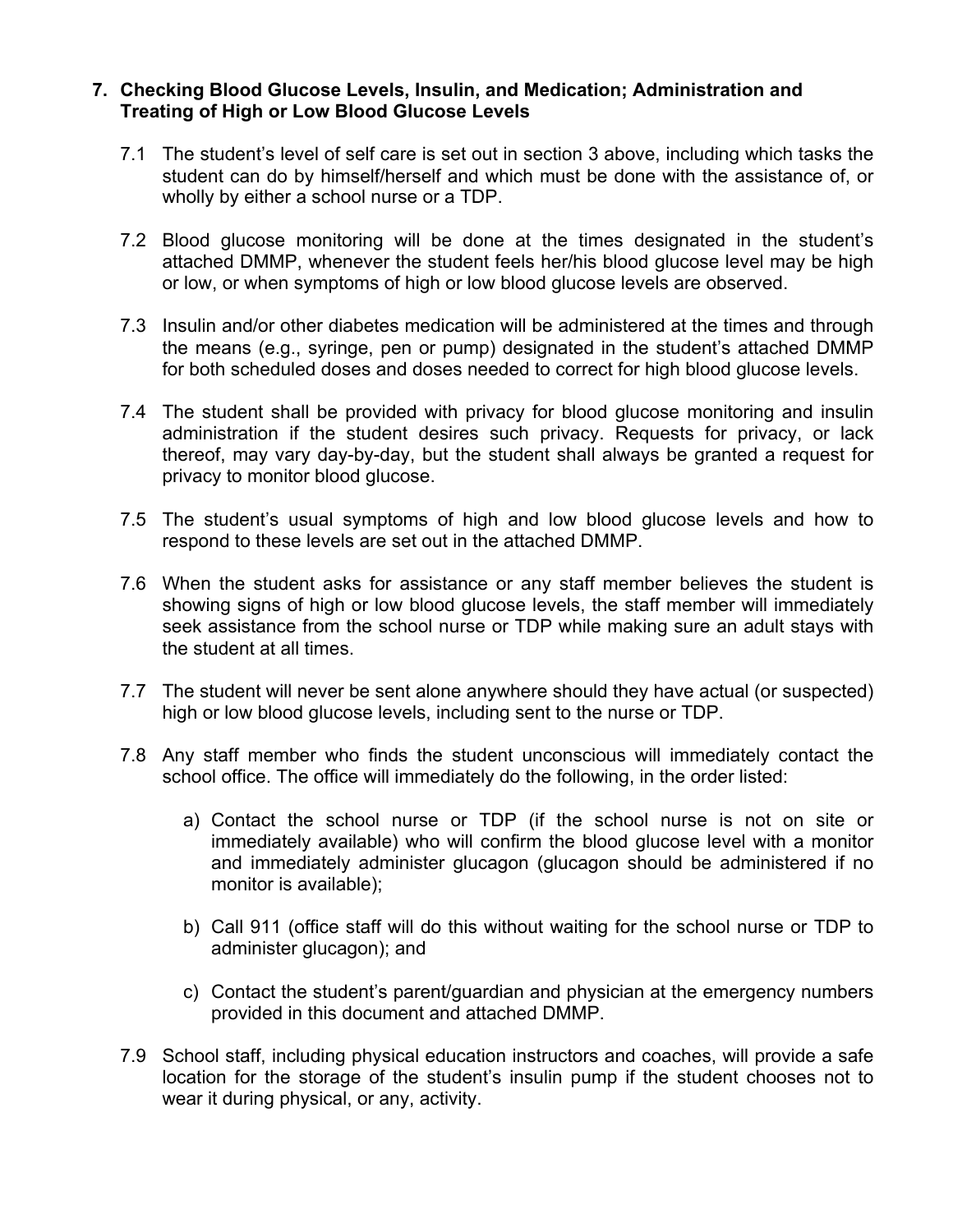#### **8. Field Trips and Extracurricular Activities**

- 8.1 The student will be permitted to participate in all school-sponsored field trips and extracurricular activities (such as sports, clubs, and enrichment programs) without restriction and with all of the accommodations and modifications, including necessary supervision by identified school personnel, set out in this document. The student's parent/guardian will not be required to accompany the student on field trips or any other school activity.
- 8.2 The school nurse or TDP will be available on site at all school-sponsored field trips and extracurricular activities, will provide all usual aspects of diabetes care (including, but not limited to, blood glucose monitoring, responding to hyperglycemia and hypoglycemia, providing snacks and access to water and the bathroom, and administering insulin and glucagon), and will make sure that the student's diabetes supplies travel with the student.

#### **9. Tests and Classroom Work**

- 9.1 If the student is affected by high or low blood glucose levels at the time of regular testing, the student will be permitted to take the test at another time without penalty.
- 9.2 If the student needs to take breaks to use the water fountain or bathroom, check blood glucose, or to treat hypoglycemia or hyperglycemia during a test or other activity, the student will be given extra time to finish the test or other activity without penalty.
- 9.3 The student shall be given instruction to help him/her make up any classroom instruction missed due to medical care without penalty.
- 9.4 The student shall not be penalized for absences required for medical appointments and/or for diabetes-related illness. The parent will provide documentation from the treating health care professional as otherwise required by school policy.

#### **10. Communication**

- 10.1 The school nurse, TDP, and other staff will keep the student's diabetes confidential, except to the extent that the student decides to openly communicate about it.
- 10.2 Encouragement is essential. The student shall be treated in a way that encourages the student to eat snacks on time, and to progress toward self-care.
- 10.3 The teacher, school nurse, or TDP will provide reasonable notice to parent/guardian when there will be a change in planned activities such as exercise, playground time, field trips, parties, or lunch schedule, so that the lunch, snack plan, and insulin dosage can be adjusted accordingly.
- 10.4 Each substitute teacher and substitute school nurse will be provided with written instructions regarding the student's diabetes care and a list of all school nurses and TDP at the school.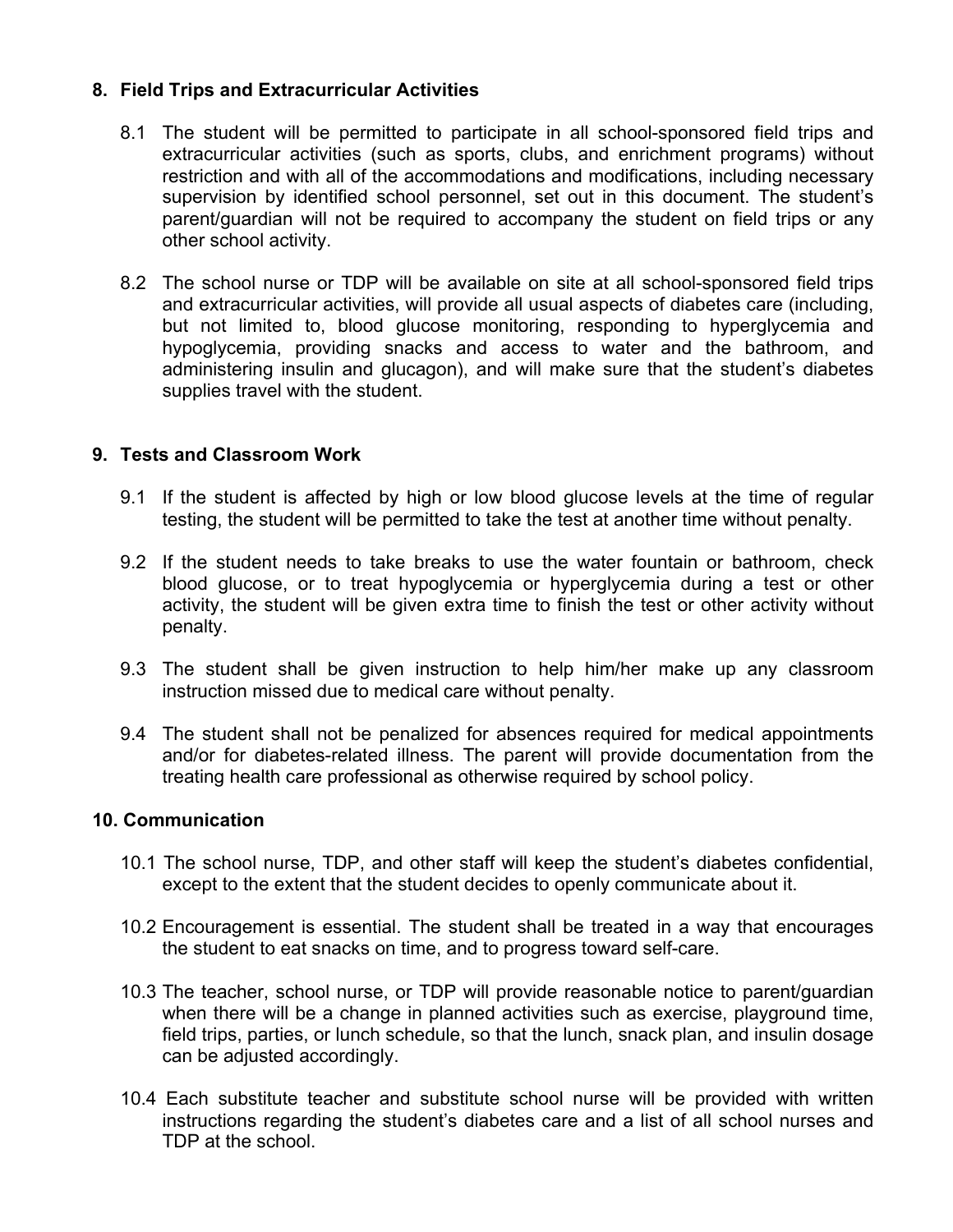#### **11. Emergency Evacuation/Shelter Protocol**

- 11.1 In the event of an emergency evacuation or a shelter-in-place situation, the student's 504 Plan and DMMP will remain in full force and effect.
- 11.2 The school nurse or TDP will provide diabetes care to the student as outlined by this document and the student's attached DMMP, will be responsible for transporting the student's diabetes supplies and equipment, will attempt to establish contact with the student's parents/guardians and provide updates, and will receive information from parents/guardians regarding the student's diabetes care.

#### **12. Parental Notification**

- 12.1 The school will notify the parents/guardians immediately upon the below occurring:
	- Symptoms of severe low blood sugar such as continuous crying, extreme tiredness, seizure, or loss of consciousness occur
	- The student's blood glucose test results are below \_\_\_\_\_\_\_\_\_\_\_\_\_\_\_ or are below **below** 15 minutes after consuming juice or glucose tablets.
	- Symptoms of severe high blood sugar such as frequent urination, presence of ketones, vomiting or blood glucose level above
	- The student refuses to eat or take insulin injection or bolus
	- Any injury
	- Insulin pump malfunctions cannot be remedied
	- Other: \_\_\_\_\_\_\_\_\_\_\_\_\_\_\_\_\_\_\_\_\_\_\_\_\_\_\_\_\_\_\_\_\_\_\_\_\_\_\_\_\_\_\_\_\_\_\_\_\_\_\_\_\_\_\_\_
- 12.2 Should the school need to reach parents/guardians in an emergency situation, the school will begin by attempting to contact parents. If the school is unable to reach the parent/guardian, the school will call the other emergency contacts followed by the health care providers listed in Section 13.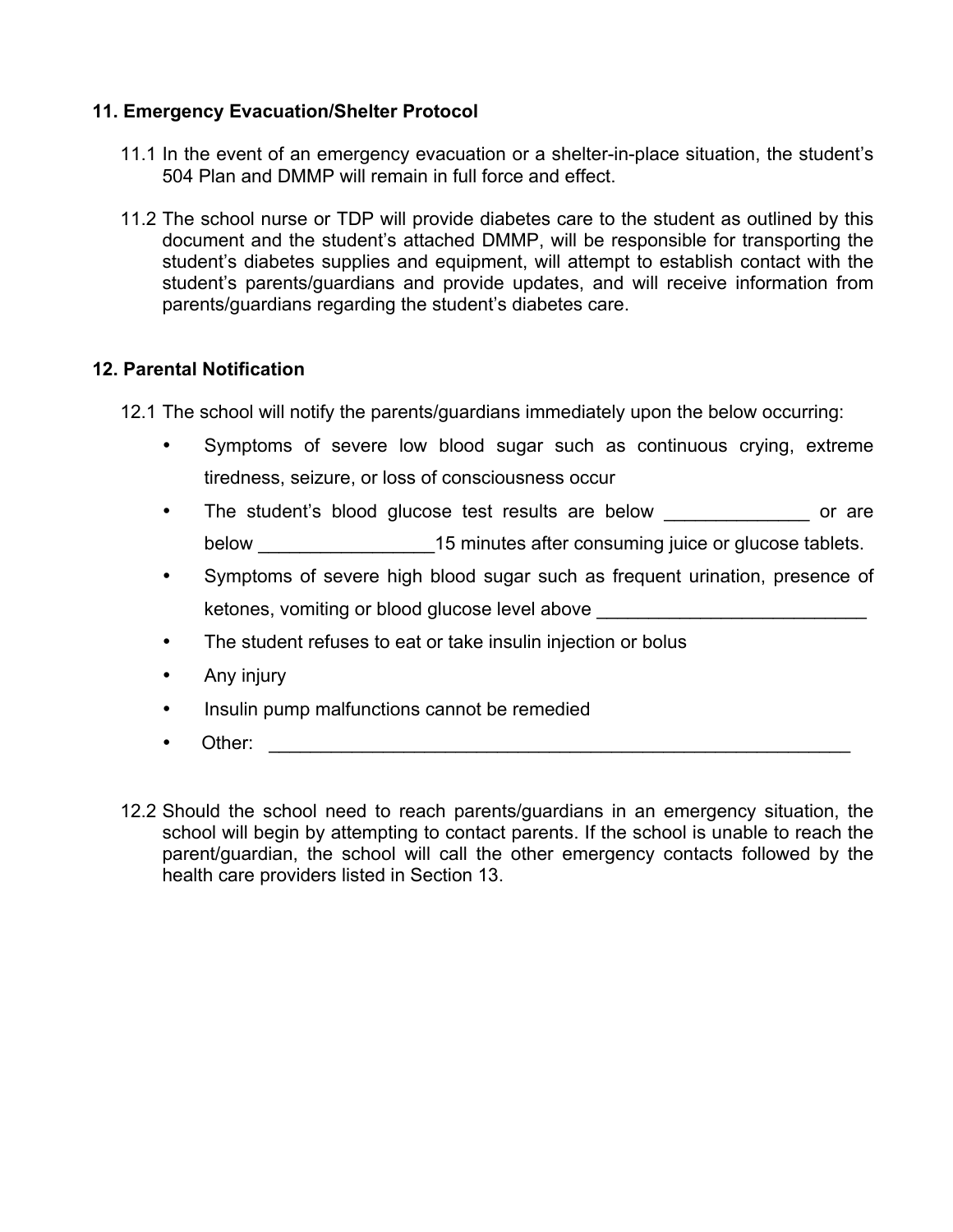## **13. Emergency Contact Information**

### 13.1 Parent/Guardian Contact

- Parent/Guardian #1 Name: \_\_\_\_\_\_\_\_\_\_\_\_\_\_\_\_\_\_\_\_\_\_\_\_\_\_\_\_\_\_\_\_\_\_\_\_\_\_\_\_\_\_\_
- Parent/Guardian #1 Home #: \_\_\_\_\_\_\_\_\_\_\_\_\_\_\_\_\_\_\_\_\_\_\_\_\_\_\_\_\_\_\_\_\_\_\_\_\_\_\_\_\_
- Parent/Guardian #1 Work #: \_\_\_\_\_\_\_\_\_\_\_\_\_\_\_\_\_\_\_\_\_\_\_\_\_\_\_\_\_\_\_\_\_\_\_\_\_\_\_\_\_\_
- Parent/Guardian #1 Cell #: \_\_\_\_\_\_\_\_\_\_\_\_\_\_\_\_\_\_\_\_\_\_\_\_\_\_\_\_\_\_\_\_\_\_\_\_\_\_\_\_\_\_\_
- Parent/Guardian #2 Name: \_\_\_\_\_\_\_\_\_\_\_\_\_\_\_\_\_\_\_\_\_\_\_\_\_\_\_\_\_\_\_\_\_\_\_\_\_\_\_\_\_\_\_
- Parent/Guardian #2 Home #: \_\_\_\_\_\_\_\_\_\_\_\_\_\_\_\_\_\_\_\_\_\_\_\_\_\_\_\_\_\_\_\_\_\_\_\_\_\_\_\_\_
- Parent/Guardian #2 Work #: \_\_\_\_\_\_\_\_\_\_\_\_\_\_\_\_\_\_\_\_\_\_\_\_\_\_\_\_\_\_\_\_\_\_\_\_\_\_\_\_\_\_
- Parent/Guardian #2 Cell #:

#### 13.2 Other Emergency Contacts

- Other #1 Name: \_\_\_\_\_\_\_\_\_\_\_\_\_\_\_\_\_\_\_\_\_\_\_\_\_\_\_\_\_\_\_\_\_\_\_\_\_\_\_\_\_\_\_\_\_\_\_\_\_\_\_\_
- Other #1 Relationship: \_\_\_\_\_\_\_\_\_\_\_\_\_\_\_\_\_\_\_\_\_\_\_\_\_\_\_\_\_\_\_\_\_\_\_\_\_\_\_\_\_\_\_\_\_\_\_
- Other #1 Home #: \_\_\_\_\_\_\_\_\_\_\_\_\_\_\_\_\_\_\_\_\_\_\_\_\_\_\_\_\_\_\_\_\_\_\_\_\_\_\_\_\_\_\_\_\_\_\_\_\_\_\_
- Other #1 Work #: \_\_\_\_\_\_\_\_\_\_\_\_\_\_\_\_\_\_\_\_\_\_\_\_\_\_\_\_\_\_\_\_\_\_\_\_\_\_\_\_\_\_\_\_\_\_\_\_\_\_\_
- Other  $\#1$  Cell  $\#$ :
- Other  $\#2$  Name:
- Other #2 Relationship:
- Other  $\#2$  Home  $\#$ :
- Other #2 Work #: \_\_\_\_\_\_\_\_\_\_\_\_\_\_\_\_\_\_\_\_\_\_\_\_\_\_\_\_\_\_\_\_\_\_\_\_\_\_\_\_\_\_\_\_\_\_\_\_\_\_\_
- Other #2 Cell #:  $\sqrt{2}$  and  $\sqrt{2}$  and  $\sqrt{2}$  and  $\sqrt{2}$  and  $\sqrt{2}$  and  $\sqrt{2}$  and  $\sqrt{2}$  and  $\sqrt{2}$  and  $\sqrt{2}$  and  $\sqrt{2}$  and  $\sqrt{2}$  and  $\sqrt{2}$  and  $\sqrt{2}$  and  $\sqrt{2}$  and  $\sqrt{2}$  and  $\sqrt{2}$  and  $\sqrt{2}$  and

#### 13.3 Other Emergency Contacts

- Health Care Provider #1 Name: **Example 2018**
- Health Care Provider #1 Phone:
- Health Care Provider #2 Name:
- Health Care Provider #2 Phone: \_\_\_\_\_\_\_\_\_\_\_\_\_\_\_\_\_\_\_\_\_\_\_\_\_\_\_\_\_\_\_\_\_\_\_\_\_\_\_

#### **14. Document Modification**

14.1 This document shall be modified annually at the start of the school year, or at any other time as needed.